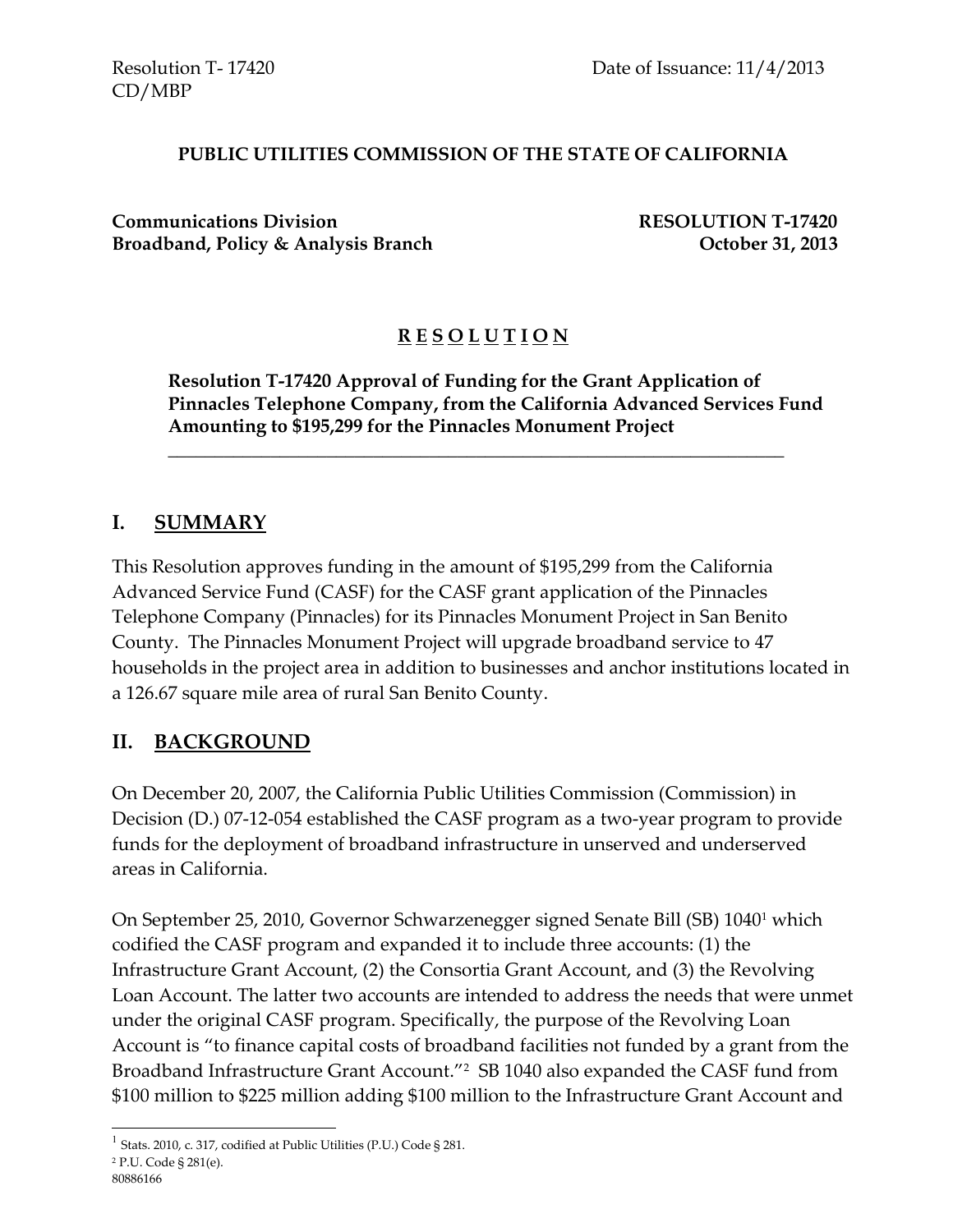allocating \$10 million and \$15 million to the Consortia Grant Account and the Revolving Loan Account, respectively.<sup>3</sup>

On February 1, 2012, the Commission approved D.12-02-015 to implement new guidelines for the Infrastructure Grant and Revolving Loan Accounts. Key provisions of the Decision include:

- A maximum CASF grant award of 70 percent of project costs for unserved areas and 60 percent for underserved areas;
- A definition of an underserved area, "where broadband is available, but no wireline or wireless facilities-based provider offers service at advertised speeds of at least 6 megabits per second (Mbps) downstream and 1.5 Mbps upstream (6 Mbps /1.5 Mbps);" and
- A Revolving Loan Program to provide supplemental financing for projects also applying for CASF grant funding (up to 20% of projects costs, with a maximum of \$500,000), utilizing the same project and applicant eligibility requirements as the Infrastructure Grant Program.

Consequently, on May 10, 2012, the Commission approved Resolution T-17362 which established the application deadlines for the CASF Broadband Infrastructure Grant Account and the Revolving Loan Account as follows:

- October 1, 2012, for unserved areas;
- February 1, 2013, for underserved areas not previously funded by the CASF and hybrid projects that cover both unserved and underserved areas; and,
- A date to be determined for projects in underserved areas where the existing broadband infrastructure was partially funded by a CASF grant.

On February 1, 2013, Pinnacles, an incumbent local exchange carrier (ILEC), submitted an application for CASF funding to upgrade broadband service to residences located in the Pinnacles National Park and Big Mountain areas, and to homes along Willow Creek Road and Old Hernandez Road in rural San Benito County.

# **III. NOTICE/PROTESTS**

Communications Division (CD) posted the proposed project area map, census block groups (CBGs), and zip codes by county for the Pinnacles Monument Project on the Commission's CASF webpage under "Pending New CASF Applications to Offer Broadband as of February 11, 2013." CD did not receive any challenges from any

 $\overline{a}$ 

 $3$  P.U. Code § 281(b)(1).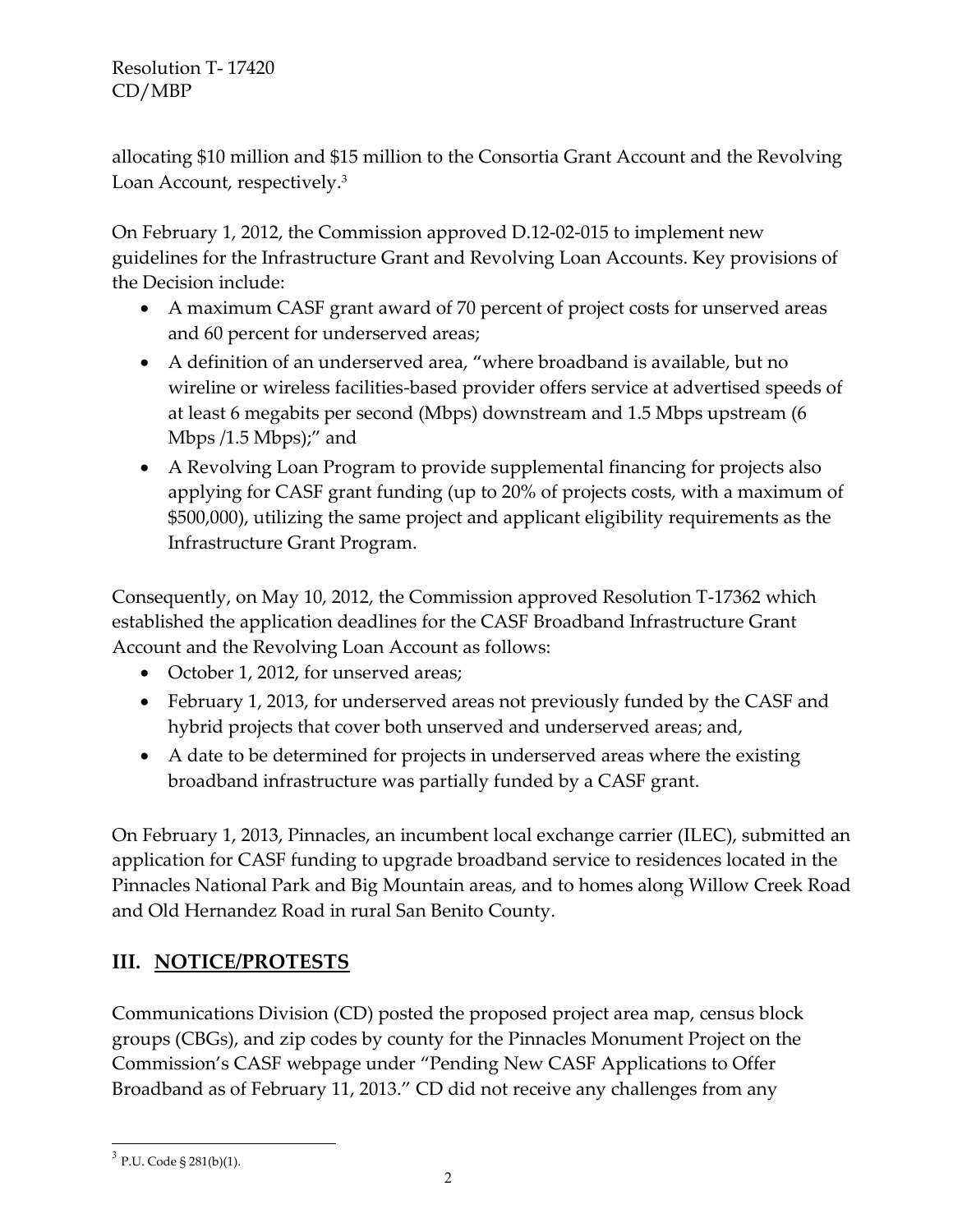broadband provider purporting to provide service at served speeds in the proposed project areas.

# **IV. DISCUSSION**

This Resolution adopts CD's recommended CASF fund award of \$195,299 for the Pinnacles Monument Project. This award represents 60% of the total project cost of \$325,498. Key project information and maps of the proposed project are shown in Appendix A.

#### A. Project Overview

The Pinnacles Monument Project will upgrade broadband service to 47 households in the project area and to businesses and anchor institutions located in a 126.67 square mile area of rural San Benito County. The CBG impacted by the project is 060690008021.

Pinnacles will establish a radio link between Pinnacle's existing central office (CO) to Big Mountain Tower to transport data from DSL subscribers located in the New Idria, Pinnacles National Monument, and Big Mountain areas. Additionally, two remote terminals will be installed to support DSL Internet connections in the current underserved areas of Old Hernandez Road and Willow Creek Road. The new remote terminals will be connected to an existing fiber-connected access point. Collectively, an estimated four miles of new fiber will be buried to connect the new remote terminals to the existing access point.

Pinnacles targeted this area to enhance broadband speeds to 47 existing underserved customers and potentially serving additional households within the project area that are not yet Pinnacles customers with faster broadband speeds. Pinnacles determined that with the assistance of a CASF grant of \$195,299, or 60% of total project costs, it is economically feasible to significantly improve broadband speeds to households in the area.

The households within the Pinnacles Monument Project area are currently underserved with very slow broadband. As a result, these underserved households have great difficulty using broadband to exchange information with local anchor institutions like hospitals, physician's offices and schools. One important aspect of this project is that it will provide funding to Pinnacles to upgrade their network and provide existing underserved households and local anchor institutions with much faster broadband. There are two community anchor institutions within the project area, Jefferson Elementary and Pinnacles National Park, that will potentially benefit from the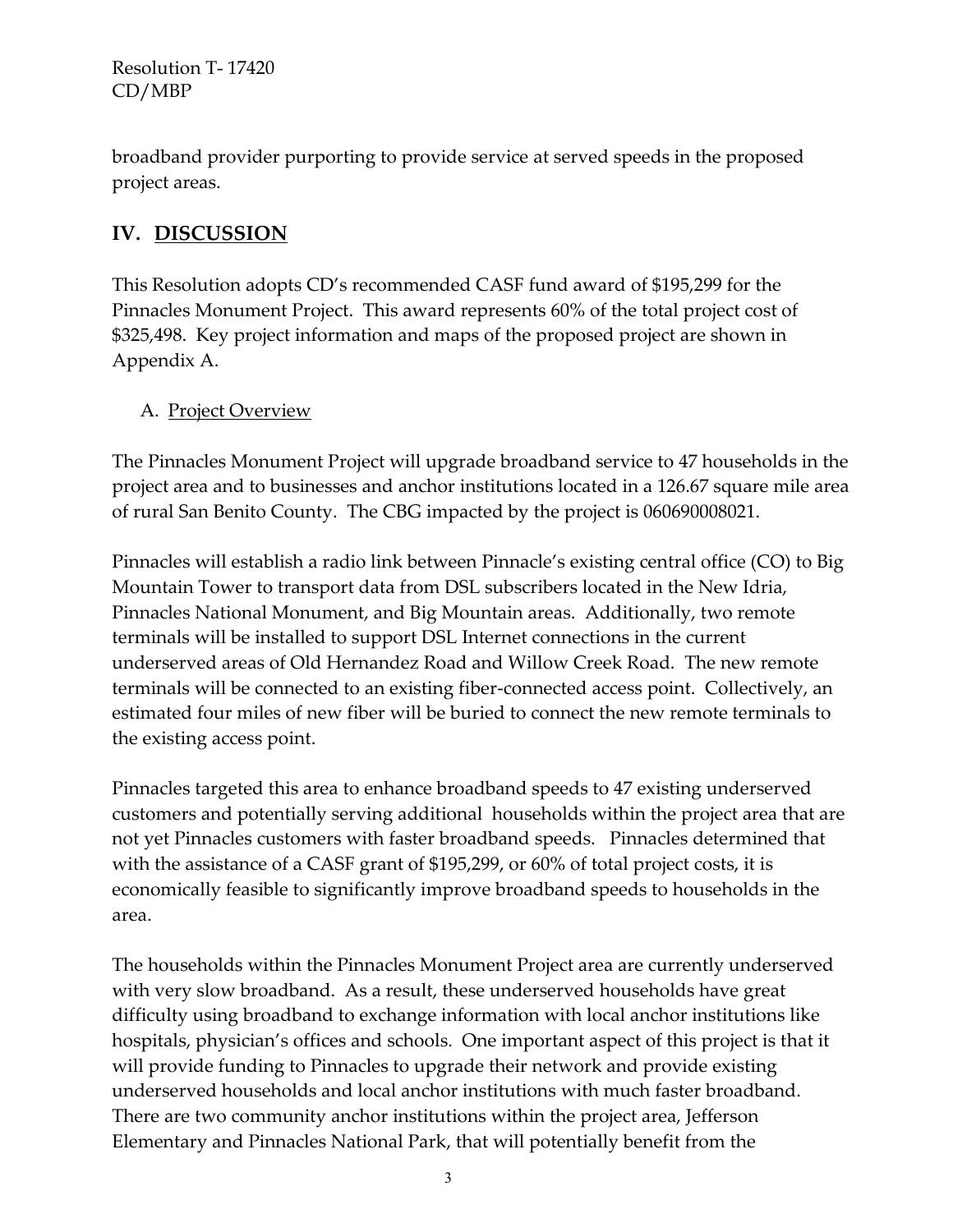deployment of the Pinnacles Monument Project. Additionally, there are nine emergency first responder's agencies, one school district, and 40 anchor institutions within 10 miles of the project area that may benefit from the enhanced broadband speeds the project will deploy to households in the project area. These emergency first responders include:

#### First Responder Anchor Institutions

- CalStar
- San Benito County Emergency Medical Services Agency
- San Benito County Fire Department
- CalFire
- San Benito County Sheriff's Office
- California Highway Patrol
- California Fish and Game
- National Park Service
- Bureau of Land Management
- Pinnacles National Park.

Pinnacles has committed to a pricing plan for wireline ADSL 2+ Internet service under the terms shown below for two years, starting from the beginning date of service. No customer commitment is necessary to obtain the pricing shown below. This pricing represents the maximum rates Pinnacles has committed to charge during its two-year pricing commitment but may elect to lower its pricing at any time.

|                                                                                     | <b>Monthly Recurring Fee</b> | <b>Monthly Recurring</b>  |  |
|-------------------------------------------------------------------------------------|------------------------------|---------------------------|--|
| Data Speeds                                                                         | <b>When Bundled with</b>     | <b>Fee for Standalone</b> |  |
| Download / Upload                                                                   | Phone service*               | Service**                 |  |
| Up to $256$ Kbps $/256$ Kbps                                                        | \$35                         | \$85                      |  |
| Up to $768$ Kbps $/768$ Kbps                                                        | \$50                         | \$100                     |  |
| Up to $1$ Mbps/ $1$ Mbps                                                            | \$75                         | \$125                     |  |
| Up to 2 Mbps / 2 Mbps                                                               | \$90                         | \$140                     |  |
| Up to $3 \text{ Mbps} / 2 \text{ Mbps}$                                             | \$105                        | \$155                     |  |
| Up to $4 \text{ Mbps} / 2 \text{ Mbps}$                                             | \$120                        | \$170                     |  |
| Up to $6$ Mbps $/2$ Mbps                                                            | \$150                        | \$200                     |  |
| Modem Rental (optional)                                                             | \$5                          | \$5                       |  |
|                                                                                     |                              |                           |  |
| <b>Installation Fee</b>                                                             | \$0                          | \$0                       |  |
| An installation fee of \$165 is waived for 2 years after this project is completed. |                              |                           |  |
| After the two year commitment this fee will be waived if gustamers make a           |                              |                           |  |

After the two year commitment, this fee will be waived if customers make a one year commitment for service.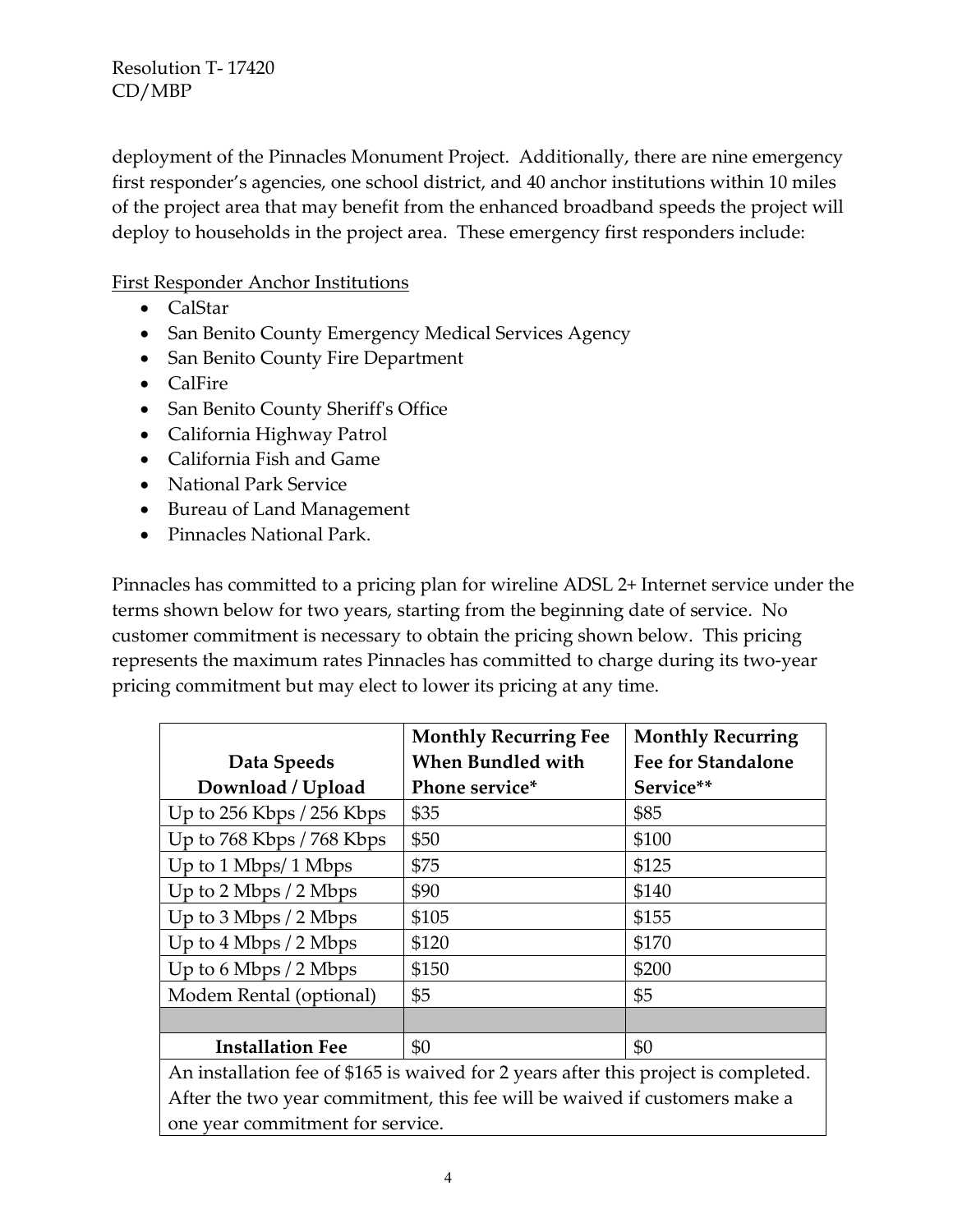**\*** To qualify for these prices, a subscriber must have an existing phone line. **\*\*** For LECs like Pinnacles to offer Broadband to customers with no telephone service, the National Exchange Carrier Association (NECA) rules require that the LEC charge an additional \$50 per month fee. According to Pinnacles, this NECA rule may change in the near future.

According to Pinnacles, almost all of their existing underserved customers, who would benefit from the new equipment made possible by this grant already have wireline telephone service and will not need to pay the additional \$50 data only fee. New customers who are not currently telephone customers can avoid the \$50 fee by purchasing local telephone service for \$25/month. Pinnacles states that if NECA changes this rule they will accordingly no-longer impose the fee.

B. Project Qualification

l

To qualify under the CASF program, the applicant is required to submit proof that the area is unserved or underserved by submitting shapefiles of the proposed project. CD reviews the submitted shapefiles and compares them with United States 2010 Census data and the California Interactive Broadband Availability map which contains broadband availability data as of June 30, 2012. Once CD finds the area eligible either as an unserved or underserved area, CD evaluates all other information submitted by the applicant to determine if the project meets the requirements as outlined in D.12-02-015. Other information CD reviews includes: proof of a Certificate of Public Convenience and Necessity (CPCN) from the Commission; descriptions of current and proposed broadband infrastructure; number of potential subscriber households and average incomes; project construction schedule; project budget; proposed pricing and commitment period for new subscribers; and financial viability of the applicant.

As an initial step in the review of the Pinnacles application, CD checked the Census Blocks within the CBG submitted in the project application to determine that the project was indeed underserved. In doing so, CD found broadband availability at served speeds by satellite providers such as ViaSat Communications, and Skycasters, LLC. However, as adopted in D.12-02-015, the Commission does not consider satellite broadband service in CASF project evaluation, unless the satellite project in an area was previously funded by the CASF<sup>4</sup> . CD found that there are 68 households within the proposed project area based on the California Interactive Broadband Map which uses data from the 2010 Census. CD informed the applicant of such and the applicant confirmed that the

<sup>&</sup>lt;sup>4</sup> This determination was based on the limited speed capabilities of satellite services, the cost to the consumer, high latency, and unreliability known at the time of the decision, D. 12-02-015 at 13-15. Since that time, like other technologies, satellite services have improved.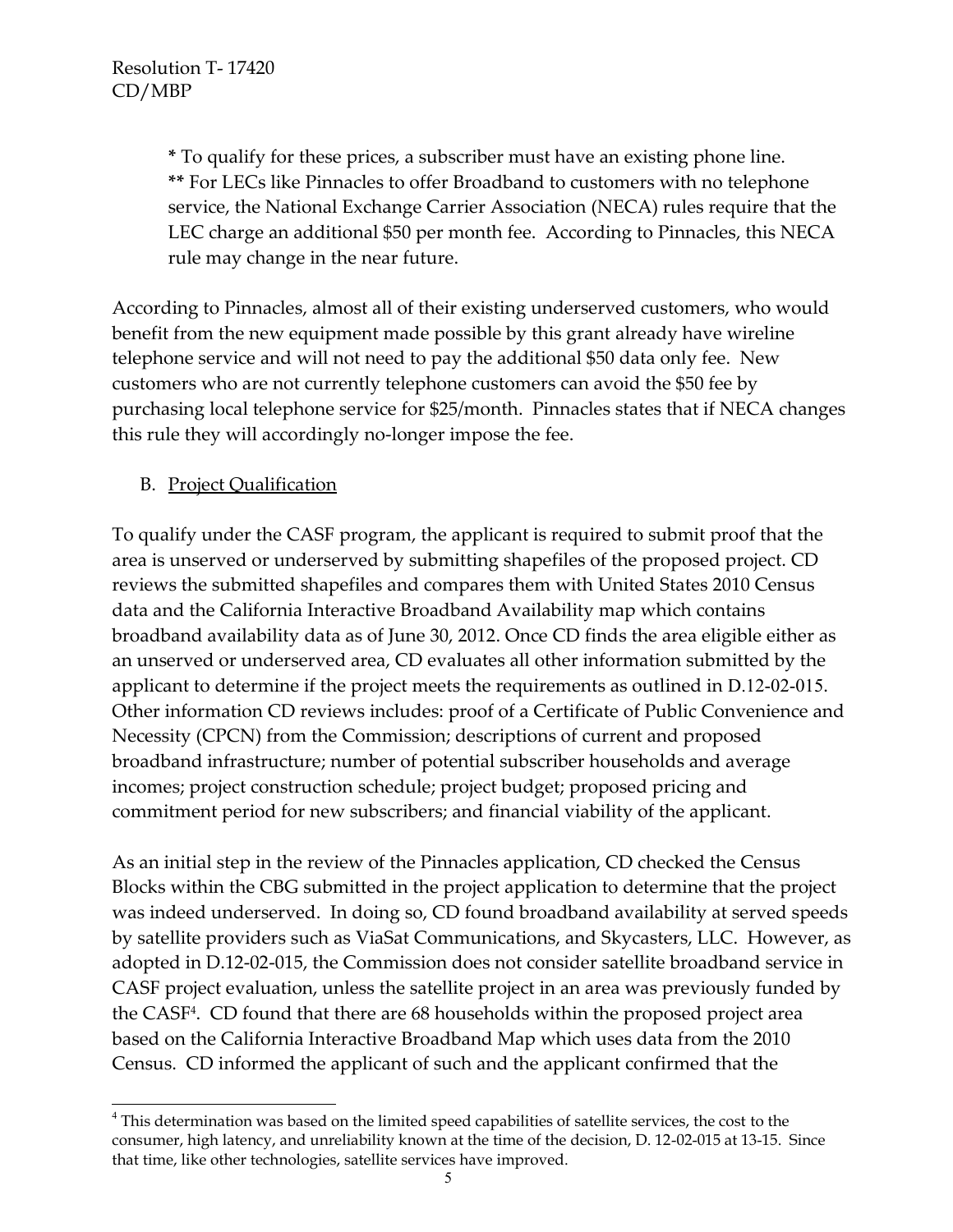Pinnacles Monument Project is planning to serve 47 existing underserved households in the area. CD therefore continued to use the 47 households as submitted in Pinnacles' application. CD also found that Verizon Wireless, a mobile broadband provider, may be providing broadband service at served speeds in this area. In order to determine actual broadband speeds in this area, Pinnacles used the CPUC's mobile app, CalSPEED, to test the speeds of Verizon's mobile broadband service in the area. A total of eight mobile CalSPEED tests were performed within the proposed project area where all test results show actual speeds of less than 6 Mbps download or 1.5 Mbps upload. Based on these test results CD deemed the proposed project area underserved by mobile broadband. Additionally, Pinnacles is the only wireline broadband provider in the area where speeds are at underserved levels and therefore qualifies for CASF funding.

### C. Project Evaluation and Recommendation for Funding

CD evaluated the application with respect to the scoring criteria defined in D.12-02-015, Appendix 1, Section VIII (Scoring Criteria). The Scoring criteria include: (i) Funds Requested per Potential Customer, (ii) Speed, (iii) Financial Viability, (iv) Pricing, (v) Total Number of Households in the Proposed Area, (vi) Timeliness of Completion of Project, (vii) Guaranteed Pricing Period, and (viii) Low-Income Areas. In addition, five (5) bonus points are added to the score of an applicant that is able to submit local government and community endorsements or letters of support.

Even though the Pinnacles Monument Project did not score as highly as other project applications, there are several factors that contribute to CD's recommendation to fund this application.

- 1. The project is located in a rural, underserved area that will increase broadband speeds to 47 existing Pinnacles subscribers and potentially a total of 68 households within the project area.
- 2. The requested CASF amount of \$195,299 is low compared to other project proposals.
- 3. The project will contribute to improved safety in the area where households will have access to broadband speeds that will enable them to connect to anchor institutions and assist in case of an emergency. There are two anchor institutions within the project area and an estimated nine first responder agencies within 10 miles of the project area.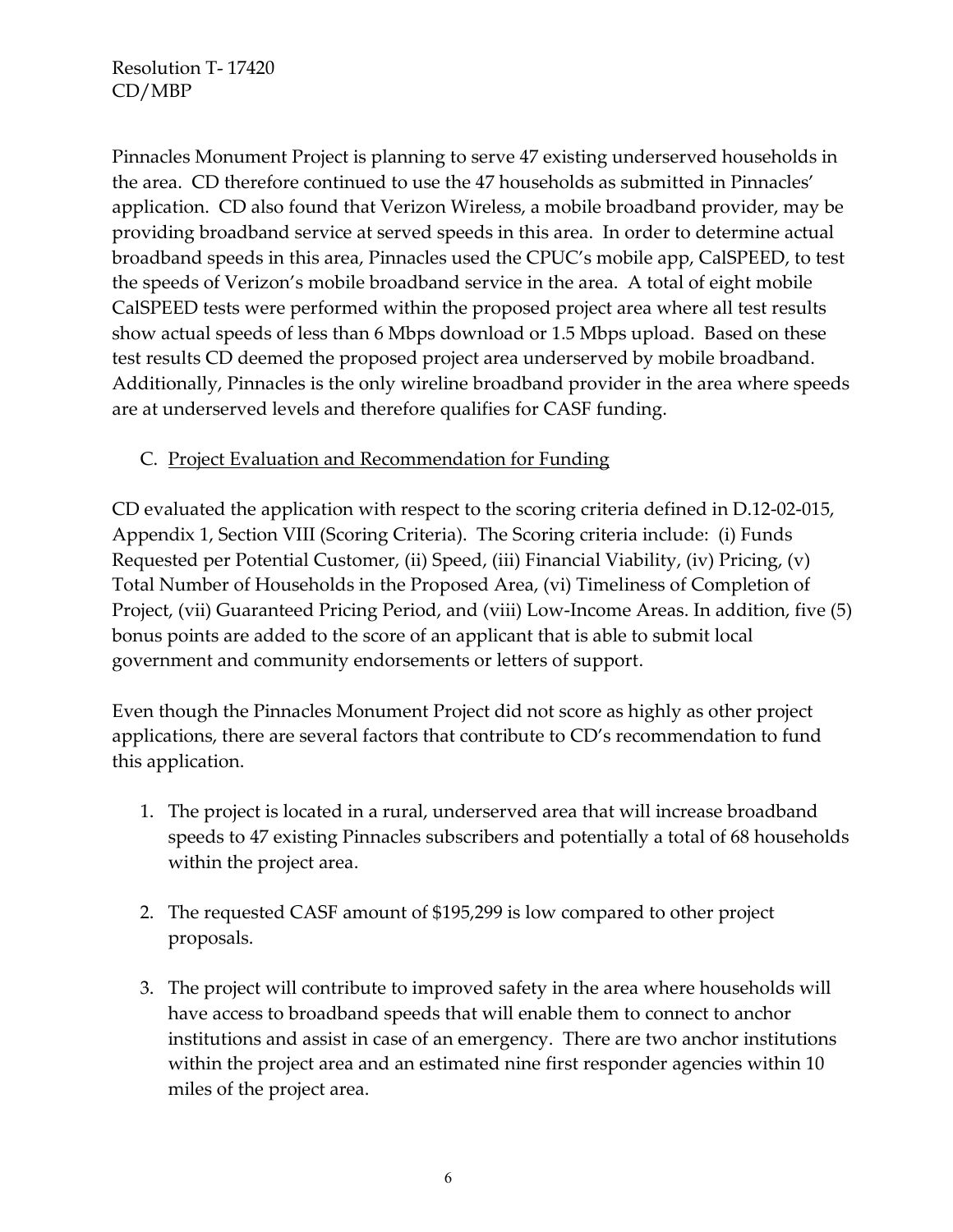4. A number of organizations in the area provided letters of support to the project, which explain that due to the mountainous terrain and large expanses of agricultural lands, San Benito County has historically been and remains underserved by broadband providers. These organizations emphasize the need for high speed broadband access to these underserved and disadvantaged communities in order to help improve health, safety, education, and economic development in the area.

# D. Safety Impact

The CASF program encourages the deployment of broadband throughout the state which can enable the public to access Internet-based safety applications, access to emergency services, and allow first responders to communication with each other and collaborate during emergencies. Specifically in the Pinnacles Monument Project, the households in the project area will be able to use faster broadband speeds to enable communications with the nine first responder agencies discussed above as well as public-safety answering points (PSAPS) that include:

- Santa Cruz Consolidated Emergency Communications Center (SCCECC); a primary 911 center serving the project area.
- The Monterey County 911 Center

According to Pinnacles, public safety institutions have long been separated by geography and bureaucratic boundaries in Pinnacle's service area. This CASF grant may enable public safety institutions to obtain broadband to improve communications with each other and coordinate responses to regional challenges. Some examples of natural disasters that the region has experienced include the 1989 Loma Prieta earthquake and more recently the disastrous fire season of 2008 when Cal Fire struggled to contain blazes in Big Sur and the nearby Corralitos area in the Santa Cruz Mountains. Sixty four public safety organizations serve the three-county region, and the infrastructure proposed for this grant project would greatly enhance these organizations' effort to work together to provide service to all, including the people in and around the project area. For example, on April 4, 2009, local cell phone, land lines, ATMs and 9-1-1 services to the Monterey Bay Area was disrupted due to the deliberate severing of four optical carrier lines in the Western Bay Area. The lack of reliable, redundant connections to the Internet has been a major stumbling block for first responders who have worked over the last decade to increase interagency cooperation, dispatch and mutual aid nets.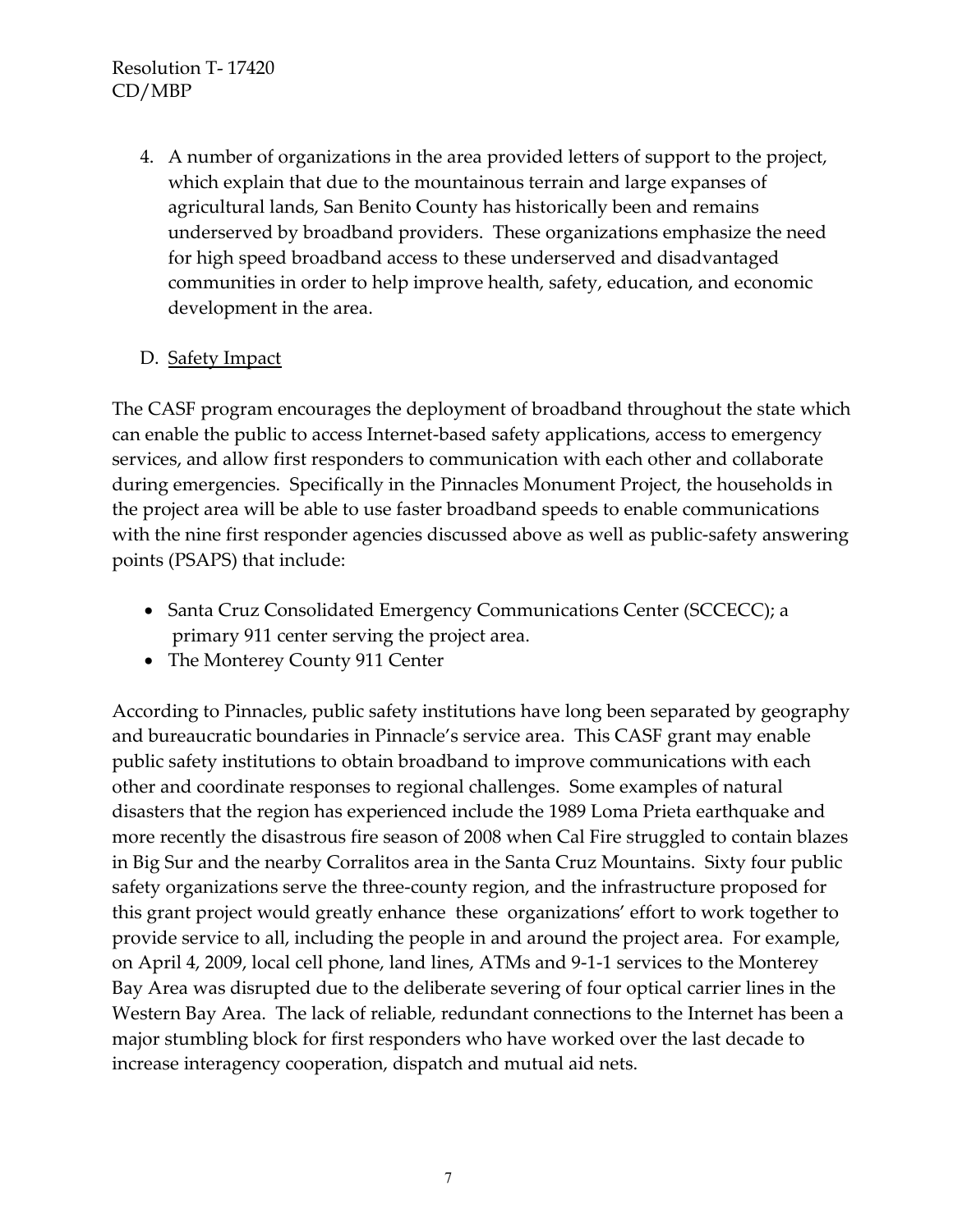# **V. COMPLIANCE REQUIREMENTS**

Pinnacles is required to comply with all the guidelines, requirements, and conditions associated with the granting of CASF funds as specified in D.12-02-015. Such compliance includes, but is not limited to:

### A. California Environmental Quality Act (CEQA)

All CASF grants are subject to CEQA requirements unless the project is statutorily or categorically exempt pursuant to CEQA Guidelines.

Pinnacles provided the Commission with construction plans for the Pinnacles Monument Project. It consists of upgrading their existing DSL network by installing two new remote terminals with DSL equipment on Old Hernandez Road and Willow Creek Roads. An estimated four miles of fiber will be deployed to connect the existing San Benito terminal to the two new remote terminals. The fiber will be housed in inner-duct, a tough plastic pipe, which protects the fiber and enables fiber installation by "blowing" from one end to another, in approximately 1 mile segments. Existing poles will be used to support aerial duct and enable the fiber to pass over the San Benito River and roads where possible. Horizontal boring will be required to pass the duct under several road crossings. Additionally, new fixed wireless Ethernet radios will be installed at the Pinnacles central office and at the Big Mountain Tower radio facility.

Pinnacles proposes to conduct all work in already disturbed land, active right of ways and on and in existing infrastructure with no forest, agricultural land or landmarks disturbed. Pinnacles included the following measures to ensure that cultural or archeological sites are not disturbed during trenching activities: Pinnacles will hire an archeologist prior to final engineering in order to ensure that cultural resources are avoided; Pinnacles will perform archival research to identify any areas with high potential for buried historical-period archeological sites, geoarcheological research to identify areas with high potential for buried prehistoric archeological sites, and prepare a report to be submitted to Commission staff documenting the study results. Pinnacles will use the study results in designing the final project to avoid cultural resources by either rerouting planned trenching or delivering the fiber aerially instead of trenching.

Based on the above information, the project qualifies for the following categorical exemptions from CEQA: CEQA Guidelines Section 15303 – New Construction or Conversion of Small Structures, involving construction, installation, and/or conversion of limited numbers of new and/or existing facilities/structures, and CEQA Guidelines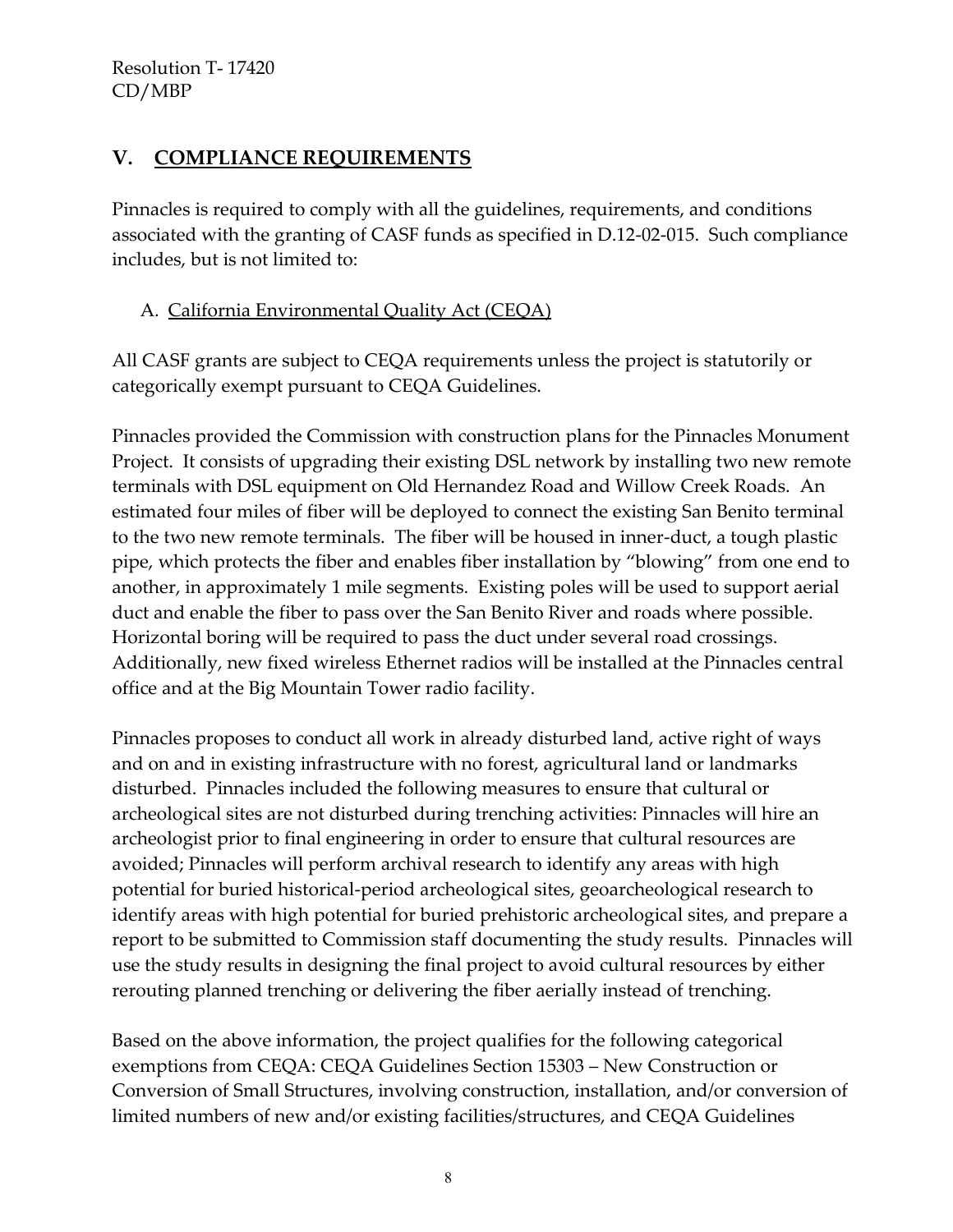Section 15304 – Minor Alterations to Land, involving minor trenching and backfilling where the surface is restored.<sup>5</sup>

# B. Deployment Schedule

The Commission expects Pinnacles to complete the project within eight months from the start date. If the applicant is unable to complete the proposed project within the eight month timeframe identified in its application, it must notify CD's Director as soon as it becomes aware of this prospect. The Commission may reduce payment for failure to notify CD's Director and timely complete the project. In D.12-02-015, the Commission's requirement to complete the build-out of a CASF funded project is within 24 months from approval of the application.

# C. Execution and Performance

CD and the CASF grant recipient shall determine a project start date after the Commission has granted all approvals to the CASF grant recipient. Should the recipient or contractor fail to commence work at the agreed upon time, the Commission, upon five days written notice to the CASF recipient, reserves the right to terminate the award.

In the event that the CASF recipient fails to complete the project, in accordance with the terms of approval granted by the Commission, the CASF recipient must reimburse some or all of the CASF funds that it has received.

The CASF grant recipient must complete all performance under the award on or before the termination date of the award.

# D. Performance Bond

The Commission does not require a performance bond if the applicant certifies that the percentage of the total project costs it is providing comes from its capital budget and is not obtained from outside financing. In its application, Pinnacles certified that 40% of the total project costs it is providing will come from its existing capital budget. Therefore, a performance bond is not required for this project.

l  $<sup>5</sup>$  CEQA Guidelines § 15304 G.</sup>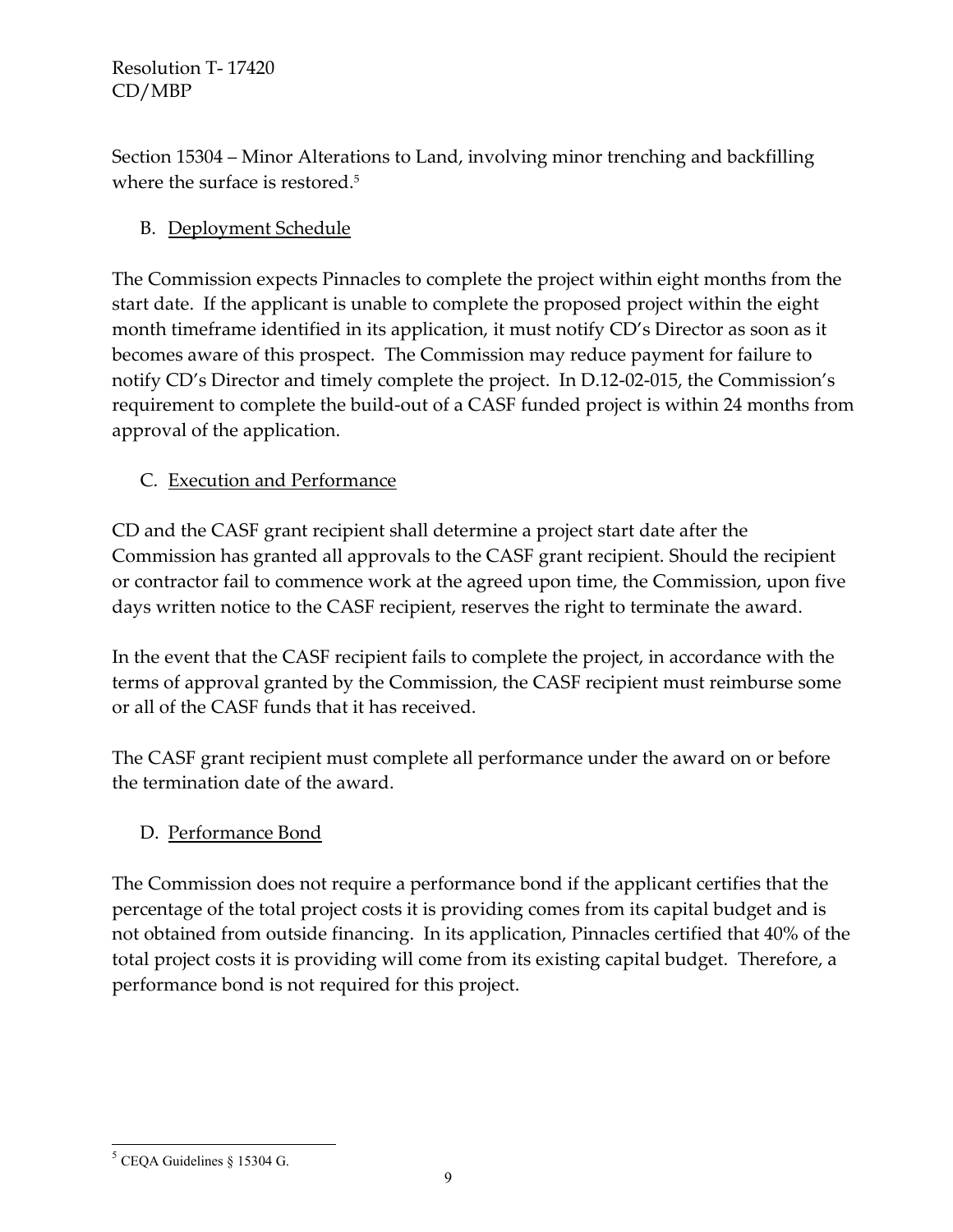### E. Price Commitment Period

The minimum required price commitment period for broadband service to all households within the project area is two years. Pinnacles guarantees the maximum price of service offered in the project area for two years.

F. Project Audit

The Commission has the right to conduct any necessary audit, verification, and discovery during project implementation/construction to ensure that CASF funds are spent in accordance with Commission approval.

The recipient's invoices will be subject to a financial audit by the Commission at any time within three (3) years of completion of the work.

# G. Providing Voice Service

Pinnacles currently provides voice service in the proposed project area that meet the Federal Communications Commission (FCC) standards for E-911 service and utilize battery backup power.

# H. Reporting

Grantees must submit quarterly progress reports on the status of the project irrespective of whether grantees request reimbursement or payment. Before full payment of the project, the CASF recipient must submit a project completion report. Progress reports shall use both the schedule for deployment; major construction milestones and costs submitted in the proposals and indicate the actual date of completion of each task/ milestone as well as problems and issues encountered, and the actions taken to resolve these problems and issues during project implementation and construction; and identify future risks to the project. Recipients shall also include test results on the download speed and upload speed on a CBG and zip code basis in the final completion report. Recipients must certify that each progress report is true and correct under penalty of perjury.

# I. Submission of Form 477

The FCC currently requires broadband providers to biannually submit the Form 477, which includes speed data. While there is an imperfect match between the data that is reported in the Form 477 and to the CASF, Form 477 data will be useful in documenting CASF deployment for the new service area of the carrier. CASF recipients shall submit a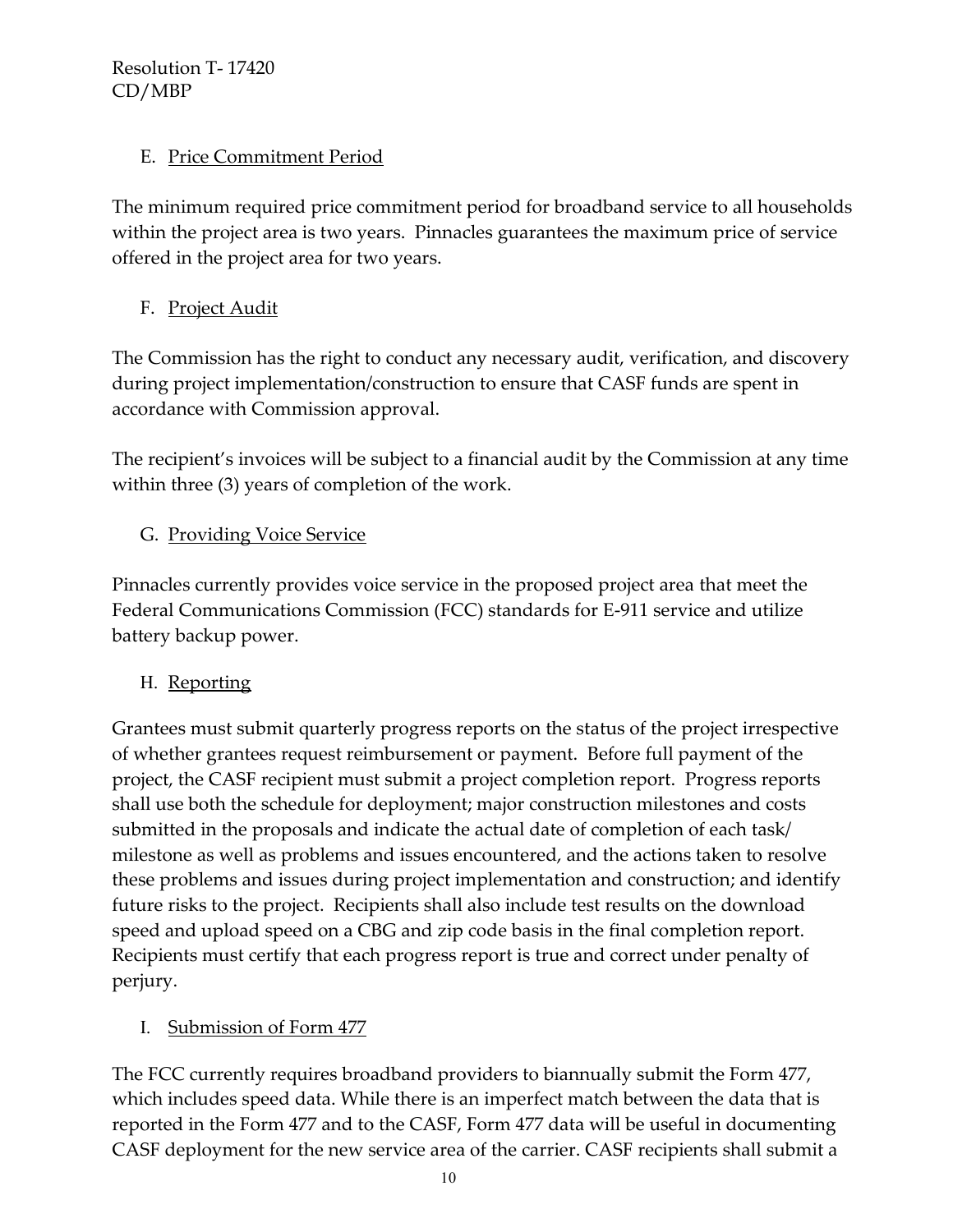copy of their Form 477 data directly to the Commission, under General Order 66-C, when they submit this data to the FCC for a five-year period after completion of the project.<sup>6</sup>

# **VI. PAYMENTS TO CASF RECIPIENTS**

Submission of invoices from and payments to Pinnacles shall be made in accordance with Section XI of Appendix 1 of D.12-02-015 and according to the guidelines and supporting documentation required in that decision.

Payment to Pinnacles for the Pinnacles Monument Project shall follow the process adopted for funds created under Public Utilities Code § 270. The following table describes the timeline for processing CASF payments.

| Event                                | Payment Cycle 1                  | Payment Cycle 2                                     |
|--------------------------------------|----------------------------------|-----------------------------------------------------|
|                                      | (Day/Month)                      | (Day/Month)                                         |
| Invoices due from The                | $5th$ of Month 1                 | $20th$ of Month 1                                   |
| Pinnacles Telephone                  |                                  |                                                     |
| Company, to CD                       |                                  |                                                     |
| Payment letters from CD              | On 19th of Month 1               | On $4th$ of Month 2                                 |
| Administrative Services <sup>7</sup> |                                  |                                                     |
| Invoices submitted from              | $20th$ through $26th$ of Month 1 | 5 <sup>th</sup> through 13 <sup>th</sup> of Month 2 |
| Administrative Services to           |                                  |                                                     |
| State Controller's Office            |                                  |                                                     |
| (SCO) for payments                   |                                  |                                                     |

Pinnacles submit its invoices under Payment Cycle 1 or 2.

If any date in this payment schedule falls on a weekend or holiday, that date will be advanced to the next business day, but the remaining dates in the payment schedule will remain unchanged. The State Controller's Office (SCO) requires 14- 21 days to issue payment from the day that requests are received by SCO.

# **VII. COMMENTS ON DRAFT RESOLUTION**

l

In compliance with P.U. Code § 311(g), a notice letter was emailed on September 27, 2013, informing all applicants filing for CASF funding and parties on the service list of R.06-06-

<sup>6</sup> *Approval of the California Advanced Services Fund (CASF) Application Requirements and Scoring Criteria for Awarding CASF Funds* (2008) Cal. P.U.C. Res. No. T-17143 at 4.

 $<sup>7</sup>$  The above schedule is contingent on the CASF recipient submitting clear, complete, and error-free invoices to CD.</sup> Additional time to process payments may be necessary if CD finds problems with the submitted invoices.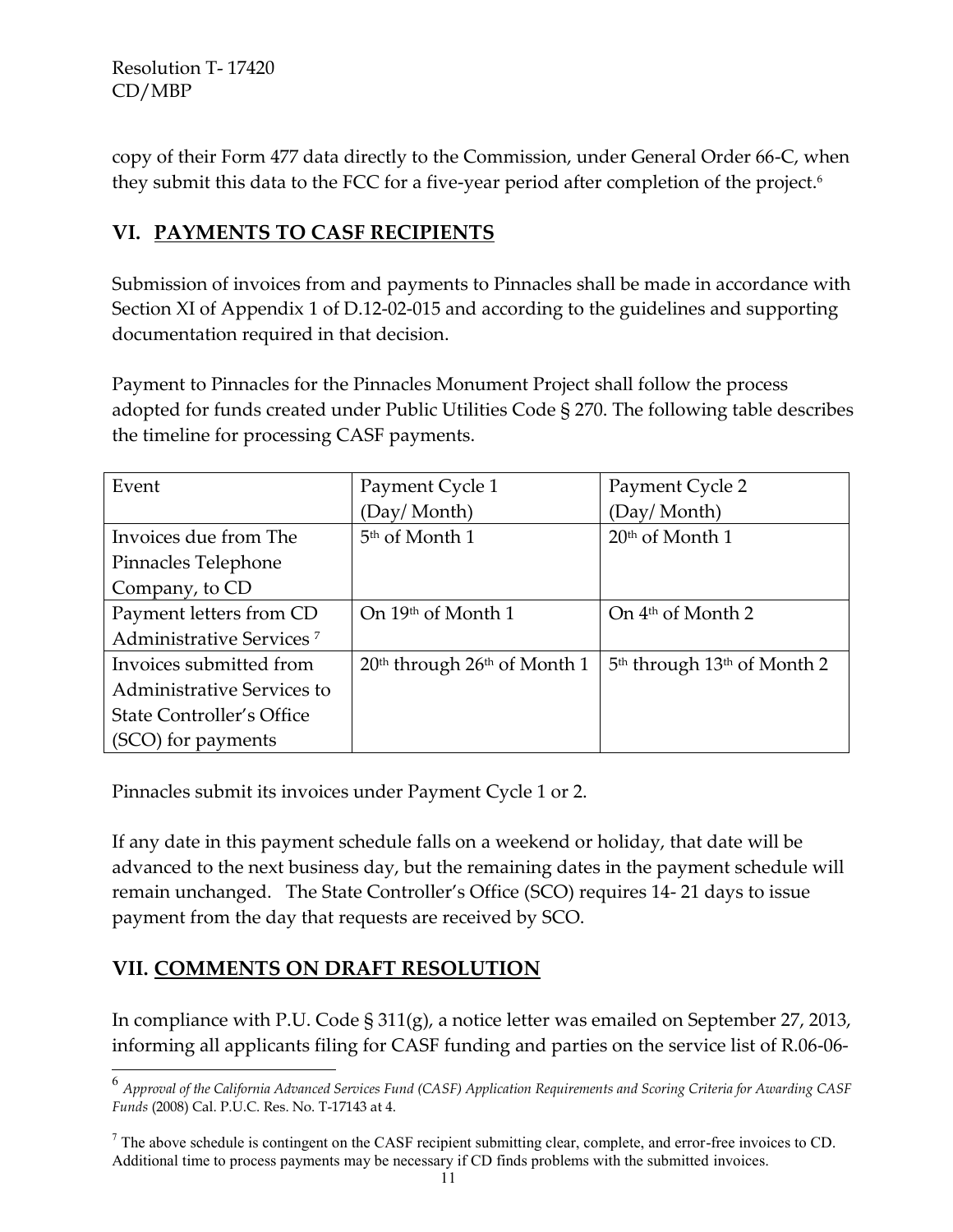028 of the availability of the draft of this Resolution for public comments at the Commission's website: <http://www.cpuc.ca.gov/PUC/documents/>. This letter also informed parties that the final conformed Resolution adopted by the Commission will be posted and will be available at this same website.

No opening or reply public comments were submitted on this Resolution.

# **VIII. FINDINGS**

- 1. On May 10, 2012, the Commission approved Resolution T-17362 which established the application deadlines for the CASF Broadband Infrastructure Grant Account and the Revolving Loan Account as follows: October 1, 2012, for unserved areas; February 1, 2013, for underserved areas not previously funded by the CASF and hybrid projects that cover both unserved and underserved areas; and a date to be determined for projects in underserved areas where the existing broadband infrastructure was partially funded by a CASF grant.
- 2. Pinnacles filed an application for CASF funding for its Pinnacles Monument Project on February 1, 2013. The Pinnacles Monument Project will upgrade broadband service to 47 households in the project area and to businesses and anchor institutions located in a 126.67 square mile area of rural San Benito County. A new microwave link will be installed to improve DSL speeds in the Pinnacles National Monument and Big Mountain areas. Two new remote terminals will be deployed to support improved DSL speeds to households in Old Hernandez Road and Willow Creek Road. Four miles of fiber optic cable will be deployed to connect the two new remote terminals to the existing San Benito terminal. The CBG impacted by the project area is: 060690008021.
- 3. CD posted the proposed project area map, CBGs and zip codes by county for the Pinnacles Monument Project on the Commission's CASF webpage under "Pending New CASF Applications to Offer Broadband as of February 11, 2013." No parties challenged this application.
- 4. CD reviewed and analyzed data submitted for Pinnacles' CASF grant application to determine the project's eligibility for CASF funding. These data include, but are not limited to: proof of a CPCN from the Commission; descriptions of current and proposed broadband infrastructure; geographic information system (GIS) formatted shapefiles mapping the subject areas; assertion that the area is underserved; potential subscriber size and household incomes; project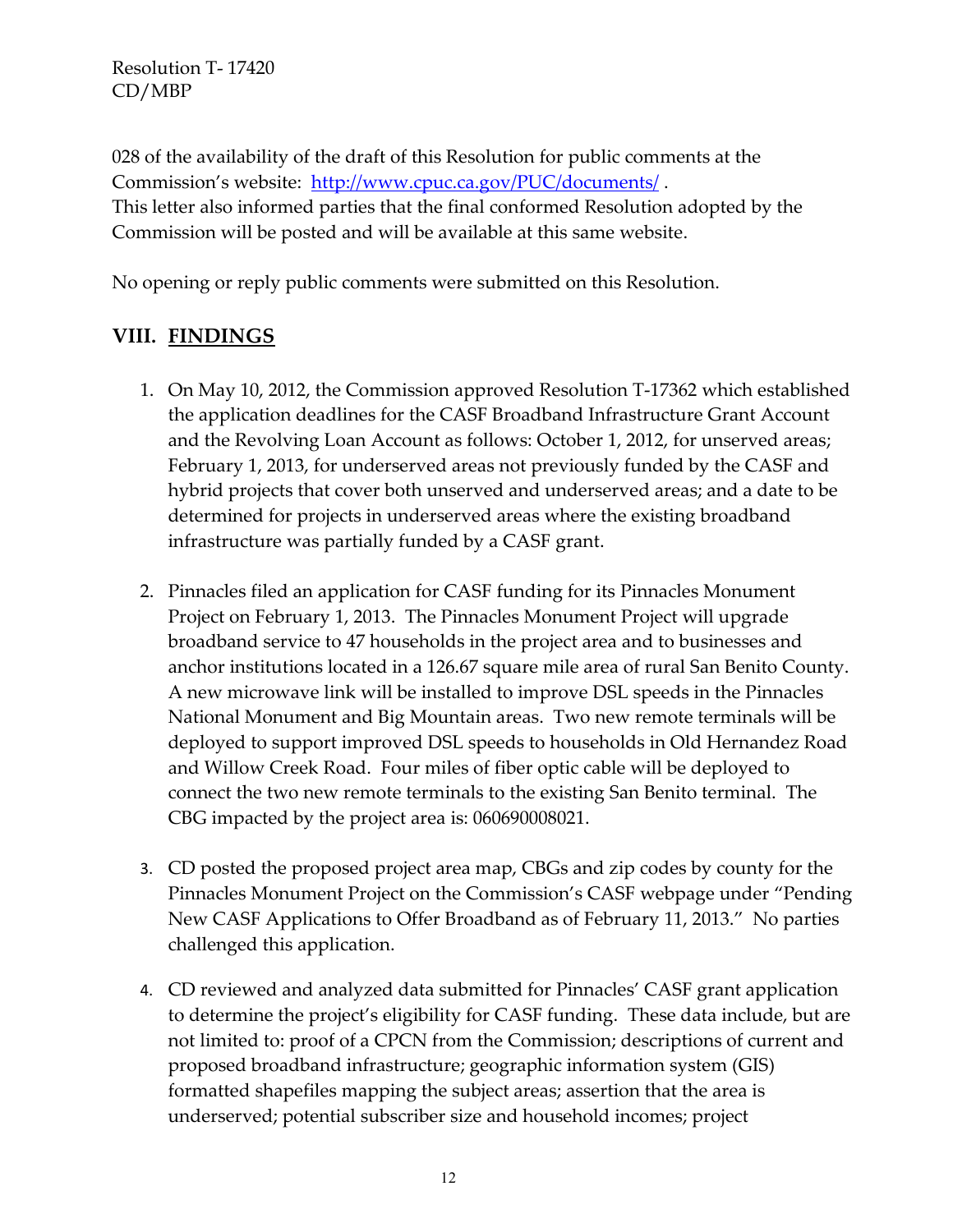construction schedule; project budget; proposed pricing and commitment period for new subscribers; and financial qualifications of the applicant.

- 5. CD reviewed the submitted shapefiles, which mapped the proposed broadband deployment using United States 2010 Census data and the California Broadband Availability Map which contains broadband availability data as of June 30, 2012. The map helped to verify the existence or nonexistence of broadband service areas and broadband speeds, where available.
- 6. CD checked the CBG submitted in the project application to determine that the project was indeed underserved.
- 7. Based on its review, CD determined that the project qualifies for funding under D.12-02-015 and recommends Commission approval of CASF funding for the Pinnacles Monument Project.
- 8. Pinnacles is not required to post a performance bond because 40% of the total project cost will be financed through Pinnacles' existing capital budget.
- 9. Pinnacles is required to comply with all guidelines, requirements, and conditions associated with the granting of CASF funds as specified in D. 12-02-015 and must submit the FCC Form 477, as specified in Resolution T-17143.
- 10. The Commission finds CD's recommendation to fund Pinnacles' Pinnacles Monument Project, as summarized in Appendix A, to be reasonable and consistent with Commission orders.
- 11. Pinnacles proposes to conduct all work in already disturbed land, active right of ways and on and in existing infrastructure with no forest, agricultural land or landmarks disturbed. Pinnacles will carry out avoidance measures described in this Resolution and prepare a report documenting the study results of the area. The report will be submitted to Commission staff and Pinnacles will use the study results in designing the final project to avoid cultural resources by either rerouting planned trenching or delivering the fiber aerially instead of trenching.
- 12. This project is categorically exempt from CEQA review pursuant to CEQA Guidelines Section 15303 – New Construction or Conversion of Small Structures, involving construction, installation, and/or conversion of limited numbers of new and/or existing facilities/structures, and CEQA Guidelines Section 15304 Minor Alterations to Land, involving minor trenching and backfilling where the surface is restored.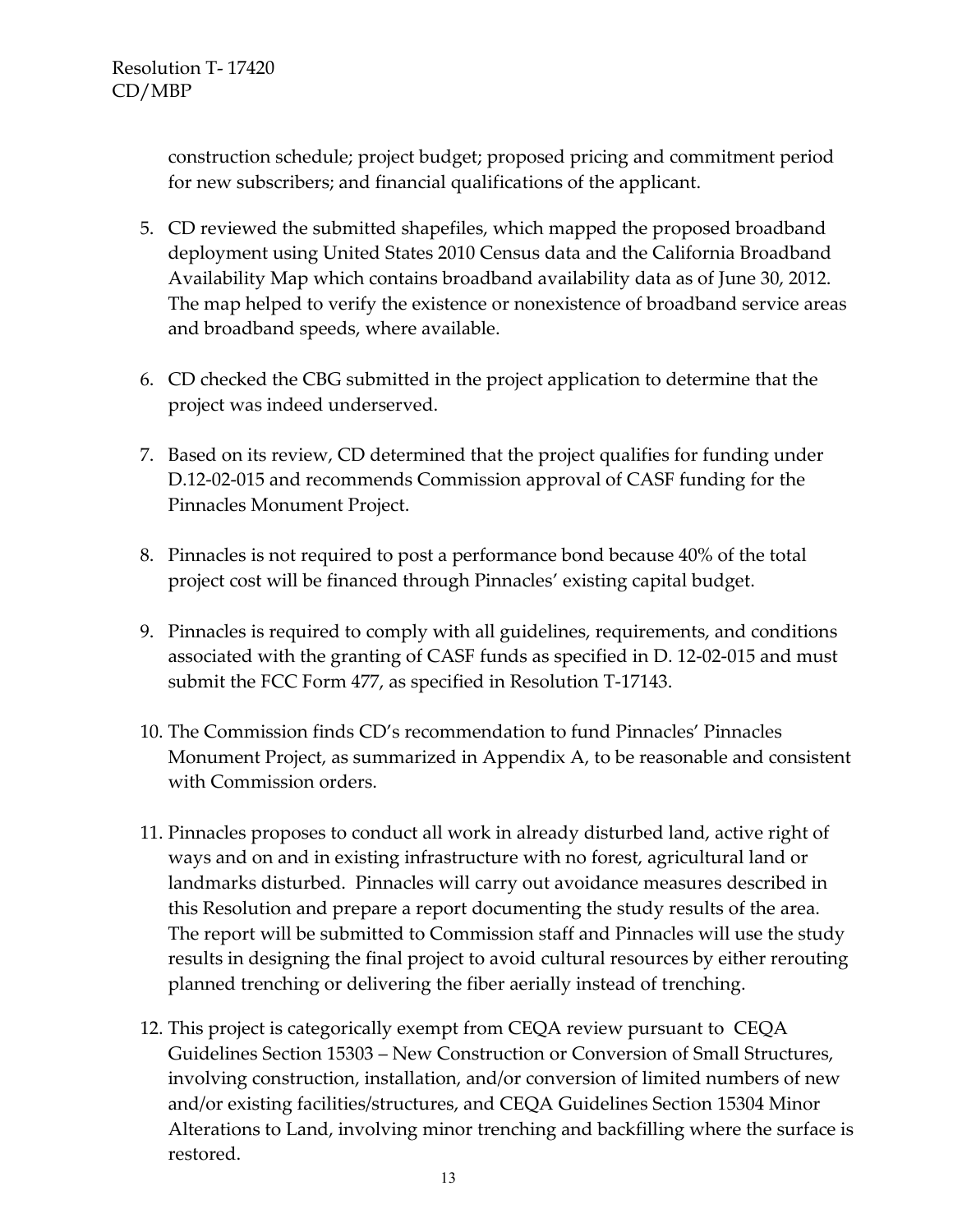- 13. A notice letter was emailed on September 27, 2013 informing all applicants filing for CASF funding and parties on the service list of R.06-06-028 of the availability of the draft of this Resolution for public comments at the Commission's website http://www.cpuc.ca.gov/PUC/documents/. This letter also informed parties that the final conformed Resolution adopted by the Commission will be posted and available at this same website.
- 14. No opening or reply public comments were submitted on this Resolution.

# **THEREFORE, IT IS ORDERED** that**:**

1. The Commission shall award \$195,299 from the CASF to the Pinnacles Telephone Company for the Pinnacles Monument Project as described herein and summarized in Appendix A of this Resolution.

2. The program fund payment of \$195,299 for this underserved project shall be paid out of the CASF fund in accordance with the guidelines adopted in D.12-02-015 and in accordance with the compliance of avoidance measures described in this Resolution.

3. Payments to the CASF recipient shall be in accordance with Section XI of Appendix 1, of D.12-02-015 and in accordance with the process defined in the "Payments to CASF Recipients" section of this Resolution.

4. The CASF fund recipient, the Pinnacles Telephone Company, shall comply with all guidelines, requirements and conditions associated with the CASF funds award as specified in D.12-02-015 and must submit the FCC Form 477, as specified in Resolution T-17143.

This Resolution is effective today.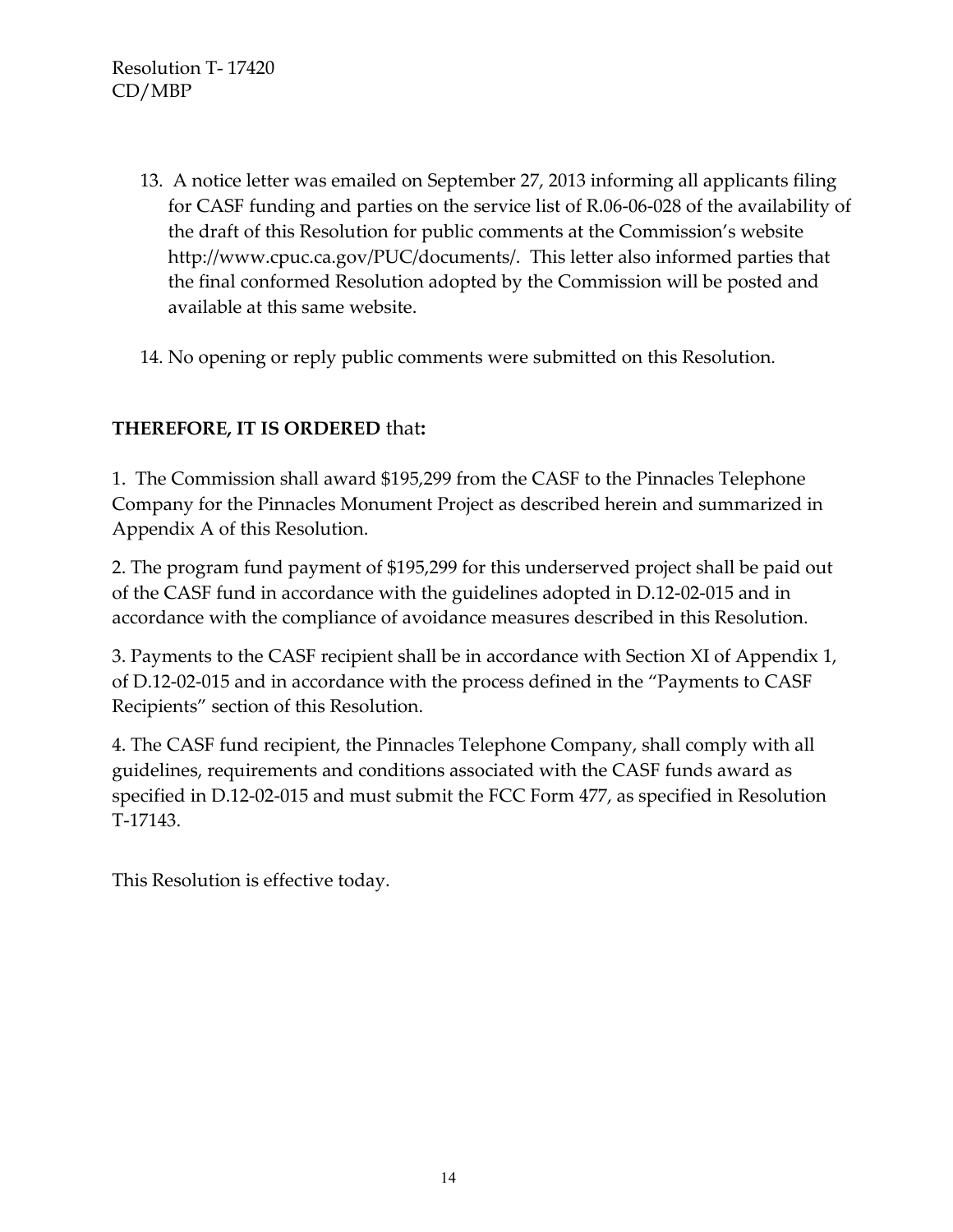I hereby certify that this Resolution was adopted by the Public Utilities Commission at its regular meeting on October 31, 2013. The following Commissioners approved it:

/s/ Paul Clanon

PAUL CLANON Executive Director

 MICHAEL R. PEEVEY President MICHEL PETER FLORIO CATHERINE J.K. SANDOVAL MARK J. FERRON CARLA J. PETERMAN Commissioners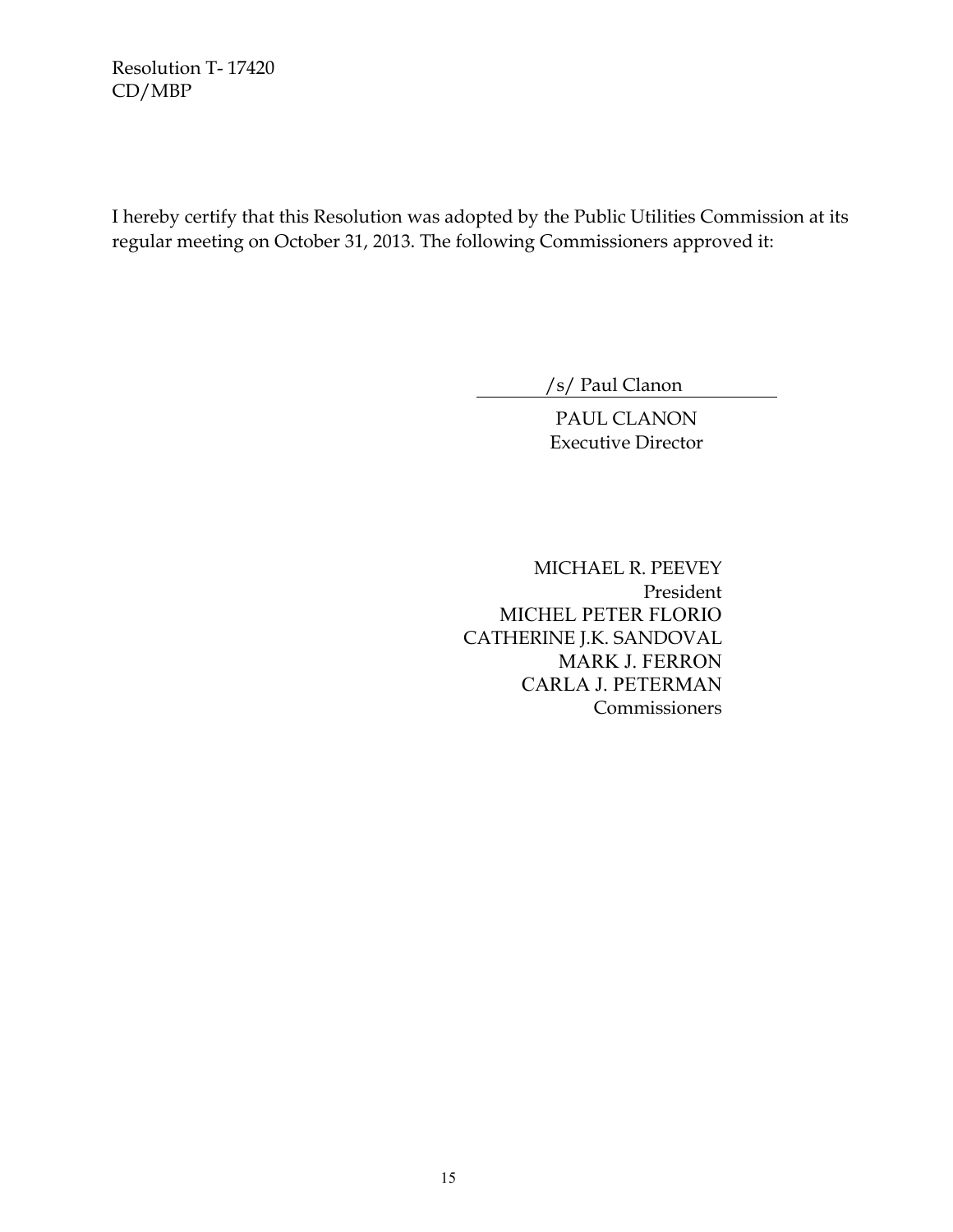#### **APPENDIX A Resolution T – 17420 Pinnacles Telephone Company Pinnacles Monument Project Key Information**

| Project Name                                           | The Pinnacles Monument Project     |
|--------------------------------------------------------|------------------------------------|
| Project Plan                                           | The project will provide upgraded  |
|                                                        | broadband service to 47 households |
| Project Size (in square miles)                         | 126.67 square miles                |
| Download/ upload speed (in Mbps)                       | 6 Mbps/2 Mbps                      |
| Location                                               | San Benito County                  |
| Community Name                                         | San Benito County                  |
| CBGs/Household Income                                  | 060690008021 / \$60,179            |
| Zip Codes                                              | 95043                              |
| <b>Estimated Potential Subscriber Size</b>             | 47                                 |
| Households/Subscribers                                 |                                    |
| Deployment Schedule (from Commission<br>approval date) | 8 months                           |
| Proposed Project Budget                                |                                    |
| Total                                                  | \$325,498                          |
| Amount of CASF Funds requested (60%)                   | \$195,299                          |
| Internally funded (40%)                                | \$130,199                          |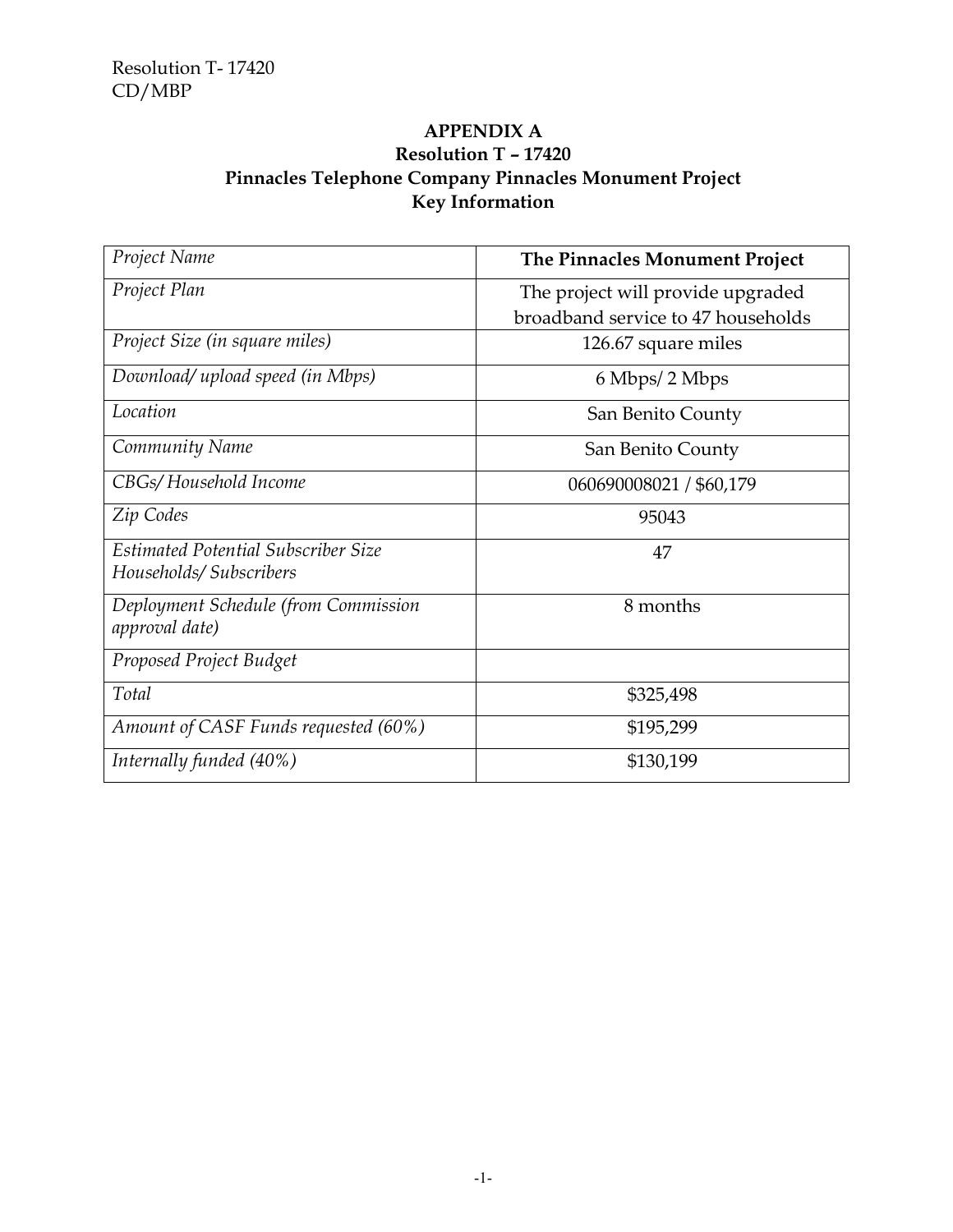